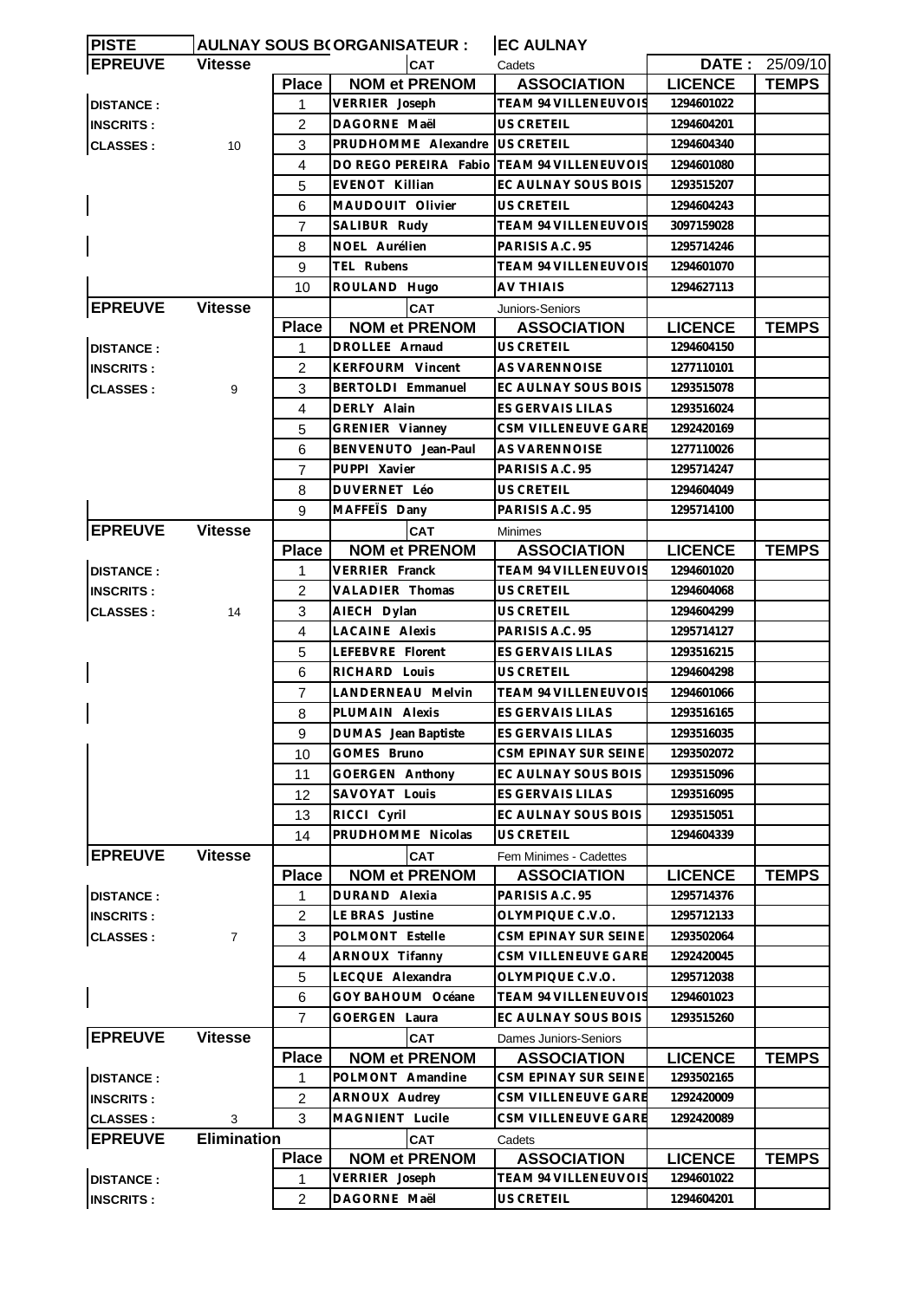| <b>CLASSES:</b>  | 10                       | 3              | PRUDHOMME Alexandre US CRETEIL |                              | 1294604340     |              |
|------------------|--------------------------|----------------|--------------------------------|------------------------------|----------------|--------------|
|                  |                          | 4              | NOEL Aurélien                  | PARISIS A.C. 95              | 1295714246     |              |
|                  |                          | 5              | DO REGO PEREIRA Fabio          | <b>TEAM 94 VILLENEUVOIS</b>  | 1294601080     |              |
|                  |                          | 6              | MAUDOUIT Olivier               | <b>US CRETEIL</b>            | 1294604243     |              |
|                  |                          | $\overline{7}$ | EVENOT Killian                 | EC AULNAY SOUS BOIS          | 1293515207     |              |
|                  |                          | 8              | SALIBUR Rudy                   | TEAM 94 VILLENEUVOIS         | 3097159028     |              |
|                  |                          | 9              | ROULAND Hugo                   | <b>AV THIAIS</b>             | 1294627113     |              |
|                  |                          | 10             | TEL Rubens                     | <b>TEAM 94 VILLENEUVOIS</b>  | 1294601070     |              |
|                  | <b>Elimination</b>       |                |                                |                              |                |              |
| <b>EPREUVE</b>   |                          |                | <b>CAT</b>                     | Juniors-Seniors              |                |              |
|                  |                          | <b>Place</b>   | <b>NOM et PRENOM</b>           | <b>ASSOCIATION</b>           | <b>LICENCE</b> | <b>TEMPS</b> |
| <b>DISTANCE:</b> |                          | 1              | GRENIER Vianney                | CSM VILLENEUVE GARE          | 1292420169     |              |
| <b>INSCRITS:</b> |                          | 2              | BERTOLDI Emmanuel              | EC AULNAY SOUS BOIS          | 1293515078     |              |
| <b>CLASSES:</b>  | 8                        | 3              | DROLLEE Arnaud                 | US CRETEIL                   | 1294604150     |              |
|                  |                          | 4              | PUPPI Xavier                   | PARISIS A.C. 95              | 1295714247     |              |
|                  |                          | 5              | DUVERNET Léo                   | <b>US CRETEIL</b>            | 1294604049     |              |
|                  |                          | 6              | <b>KERFOURM Vincent</b>        | <b>AS VARENNOISE</b>         | 1277110101     |              |
|                  |                          | 7              | DERLY Alain                    | ES GERVAIS LILAS             | 1293516024     |              |
|                  |                          | 8              | BENVENUTO Jean-Paul            | AS VARENNOISE                | 1277110026     |              |
| <b>EPREUVE</b>   | <b>Course aux Points</b> |                | CAT                            | <b>Minimes</b>               |                |              |
|                  |                          | <b>Place</b>   | <b>NOM et PRENOM</b>           | <b>ASSOCIATION</b>           | <b>LICENCE</b> | <b>TEMPS</b> |
| <b>DISTANCE:</b> | 12 TOURS                 | 1              | VERRIER Franck                 | TEAM 94 VILLENEUVOIS         | 1294601020     |              |
| <b>INSCRITS:</b> |                          | 2              | LEFEBVRE Florent               | <b>ES GERVAIS LILAS</b>      | 1293516215     |              |
| <b>CLASSES:</b>  | 14                       | 3              | <b>LACAINE Alexis</b>          | PARISIS A.C. 95              | 1295714127     |              |
|                  |                          | $\overline{4}$ | RICHARD Louis                  | US CRETEIL                   | 1294604298     |              |
|                  |                          | 5              | PLUMAIN Alexis                 | ES GERVAIS LILAS             | 1293516165     |              |
|                  |                          | 6              | GOERGEN Anthony                | EC AULNAY SOUS BOIS          | 1293515096     |              |
|                  |                          | 7              | VALADIER Thomas                | US CRETEIL                   | 1294604068     |              |
|                  |                          | 8              | GOMES Bruno                    | CSM EPINAY SUR SEINE         | 1293502072     |              |
|                  |                          | 9              | DUMAS Jean Baptiste            | ES GERVAIS LILAS             | 1293516035     |              |
|                  |                          | 10             | SAVOYAT Louis                  | ES GERVAIS LILAS             | 1293516095     |              |
|                  |                          | 11             | AIECH Dylan                    | US CRETEIL                   | 1294604299     |              |
|                  |                          | 12             | RICCI Cyril                    | EC AULNAY SOUS BOIS          | 1293515051     |              |
|                  |                          | 13             | LANDERNEAU Melvin              | TEAM 94 VILLENEUVOIS         | 1294601066     |              |
|                  |                          | 14             | PRUDHOMME Nicolas              | US CRETEIL                   | 1294604339     |              |
| <b>EPREUVE</b>   | <b>Course aux Points</b> |                | <b>CAT</b>                     | Fem Minimes - Cadettes       |                |              |
|                  |                          | <b>Place</b>   | <b>NOM et PRENOM</b>           | <b>ASSOCIATION</b>           | <b>LICENCE</b> | <b>TEMPS</b> |
| <b>DISTANCE:</b> | 12 TOURS                 | 1              | DURAND Alexia                  | PARISIS A.C. 95              | 1295714376     |              |
| <b>INSCRITS:</b> |                          | 2              | LE BRAS Justine                | OLYMPIQUE C.V.O.             | 1295712133     |              |
| <b>CLASSES:</b>  | $\overline{7}$           | 3              | LECQUE Alexandra               | OLYMPIQUE C.V.O.             | 1295712038     |              |
|                  |                          | 4              | GOERGEN Laura                  | EC AULNAY SOUS BOIS          | 1293515260     |              |
|                  |                          | 5              | POLMONT Estelle                | CSM EPINAY SUR SEINE         | 1293502064     |              |
|                  |                          | 6              | GOY BAHOUM Océane              | <b>TEAM 94 VILLENEUVOIS</b>  | 1294601023     |              |
|                  |                          | $\overline{7}$ | <b>ARNOUX Tifanny</b>          | CSM VILLENEUVE GARE          | 1292420045     |              |
| <b>EPREUVE</b>   | <b>Course aux Points</b> |                |                                |                              |                |              |
|                  |                          |                | <b>CAT</b>                     | <b>Dames Juniors-Seniors</b> |                |              |
|                  |                          | <b>Place</b>   | <b>NOM et PRENOM</b>           | <b>ASSOCIATION</b>           | <b>LICENCE</b> | <b>TEMPS</b> |
| <b>DISTANCE:</b> | 12 TOURS                 | 1              | ARNOUX Audrey                  | CSM VILLENEUVE GARE          | 1292420009     |              |
| <b>INSCRITS:</b> |                          | $\overline{c}$ | POLMONT Amandine               | CSM EPINAY SUR SEINE         | 1293502165     |              |
| <b>CLASSES:</b>  | 3                        | 3              | MAGNIENT Lucile                | <b>CSM VILLENEUVE GARE</b>   | 1292420089     |              |
| <b>EPREUVE</b>   | <b>Course aux Points</b> |                | <b>CAT</b>                     | Cadets                       |                |              |
|                  |                          | <b>Place</b>   | <b>NOM et PRENOM</b>           | <b>ASSOCIATION</b>           | <b>LICENCE</b> | <b>TEMPS</b> |
| <b>DISTANCE:</b> | 12 TOURS                 | 1              | VERRIER Joseph                 | <b>TEAM 94 VILLENEUVOIS</b>  | 1294601022     |              |
| <b>INSCRITS:</b> |                          |                |                                | <b>US CRETEIL</b>            | 1294604340     |              |
|                  |                          | $\overline{c}$ | PRUDHOMME Alexandre            |                              |                |              |
| <b>CLASSES:</b>  | 10                       | 3              | DO REGO PEREIRA Fabio          | TEAM 94 VILLENEUVOIS         | 1294601080     |              |
|                  |                          | 4              | DAGORNE Maël                   | US CRETEIL                   | 1294604201     |              |
|                  |                          | 5              | MAUDOUIT Olivier               | US CRETEIL                   | 1294604243     |              |
|                  |                          | 6              | NOEL Aurélien                  | PARISIS A.C. 95              | 1295714246     |              |
|                  |                          | $\overline{7}$ | ROULAND Hugo                   | <b>AV THIAIS</b>             | 1294627113     |              |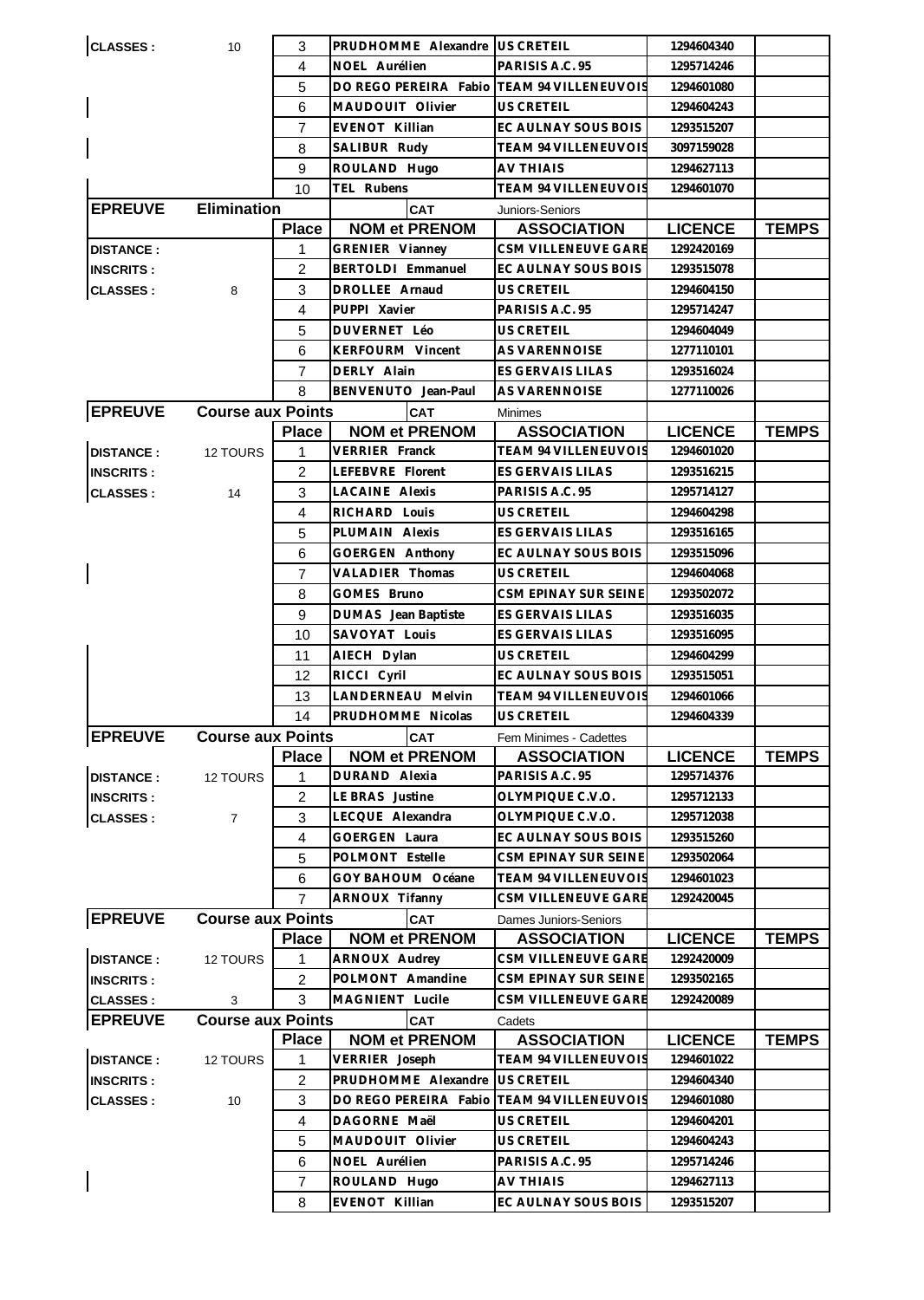|                  |                          | 9                   | TEL Rubens                                | TEAM 94 VILLENEUVOIS                       | 1294601070                   |              |
|------------------|--------------------------|---------------------|-------------------------------------------|--------------------------------------------|------------------------------|--------------|
|                  |                          | 10                  | SALIBUR Rudy                              | <b>TEAM 94 VILLENEUVOIS</b>                | 3097159028                   |              |
| <b>EPREUVE</b>   | <b>Course aux Points</b> |                     | <b>CAT</b>                                | Juniors-Seniors                            |                              |              |
|                  |                          | <b>Place</b>        | <b>NOM et PRENOM</b>                      | <b>ASSOCIATION</b>                         | <b>LICENCE</b>               | <b>TEMPS</b> |
| <b>DISTANCE:</b> | 28 TOURS                 | 1                   | BERTOLDI Emmanuel                         | EC AULNAY SOUS BOIS                        | 1293515078                   |              |
| <b>INSCRITS:</b> |                          | $\overline{2}$      | GRENIER Vianney                           | CSM VILLENEUVE GARE                        | 1292420169                   |              |
| <b>CLASSES:</b>  | 9                        | 3                   | DUVERNET Léo                              | US CRETEIL                                 | 1294604049                   |              |
|                  |                          | $\overline{4}$      | MAFFETS Dany                              | PARISIS A.C. 95                            | 1295714100                   |              |
|                  |                          | 5                   | DROLLEE Arnaud                            | US CRETEIL                                 | 1294604150                   |              |
|                  |                          | 6                   | PUPPI Xavier                              | PARISIS A.C. 95                            | 1295714247                   |              |
|                  |                          | $\overline{7}$      | DERLY Alain                               | ES GERVAIS LILAS                           | 1293516024                   |              |
|                  |                          | 8                   | BENVENUTO Jean-Paul                       | AS VARENNOISE                              | 1277110026                   |              |
|                  |                          | 9                   | KERFOURM Vincent                          | AS VARENNOISE                              | 1277110101                   |              |
| <b>EPREUVE</b>   | <b>OMNIUM</b>            |                     | CAT                                       | <b>Minimes</b>                             |                              |              |
|                  |                          | <b>Place</b>        | <b>NOM et PRENOM</b>                      | <b>ASSOCIATION</b>                         | <b>LICENCE</b>               | <b>TEMPS</b> |
| <b>DISTANCE:</b> |                          | 1                   | <b>VERRIER Franck</b>                     | <b>TEAM 94 VILLENEUVOIS</b>                | 1294601020                   |              |
| <b>INSCRITS:</b> |                          | 2                   | LEFEBVRE Florent                          | ES GERVAIS LILAS                           | 1293516215                   |              |
|                  | 14                       | 3                   | <b>LACAINE Alexis</b>                     | PARISIS A.C. 95                            | 1295714127                   |              |
| <b>CLASSES:</b>  |                          |                     | VALADIER Thomas                           | US CRETEIL                                 |                              |              |
|                  |                          | 4                   |                                           |                                            | 1294604068                   |              |
|                  |                          | 5                   | RICHARD Louis                             | US CRETEIL                                 | 1294604298                   |              |
|                  |                          | 6                   | AIECH Dylan                               | <b>US CRETEIL</b>                          | 1294604299                   |              |
|                  |                          | $\overline{7}$      | PLUMAIN Alexis                            | <b>ES GERVAIS LILAS</b>                    | 1293516165                   |              |
|                  |                          | 8                   | GOERGEN Anthony                           | EC AULNAY SOUS BOIS                        | 1293515096                   |              |
|                  |                          | 9                   | <b>DUMAS</b> Jean Baptiste                | ES GERVAIS LILAS                           | 1293516035                   |              |
|                  |                          | 10                  | LANDERNEAU Melvin                         | TEAM 94 VILLENEUVOIS                       | 1294601066                   |              |
|                  |                          | 11                  | GOMES Bruno                               | CSM EPINAY SUR SEINE                       | 1293502072                   |              |
|                  |                          | 12                  | SAVOYAT Louis                             | ES GERVAIS LILAS                           | 1293516095                   |              |
|                  |                          | 13                  | RICCI Cyril                               | EC AULNAY SOUS BOIS                        | 1293515051                   |              |
|                  |                          | 14                  | PRUDHOMME Nicolas                         | US CRETEIL                                 | 1294604339                   |              |
| <b>EPREUVE</b>   |                          |                     |                                           |                                            |                              |              |
|                  | <b>OMNIUM</b>            |                     | CAT                                       | Fem Minimes - Cadettes                     |                              |              |
|                  |                          | <b>Place</b>        | <b>NOM et PRENOM</b>                      | <b>ASSOCIATION</b>                         | <b>LICENCE</b>               | <b>TEMPS</b> |
| <b>DISTANCE:</b> |                          | 1                   | DURAND Alexia                             | PARISIS A.C. 95                            | 1295714376                   |              |
| <b>INSCRITS:</b> |                          | $\overline{2}$      | LE BRAS Justine                           | OLYMPIQUE C.V.O.                           | 1295712133                   |              |
| <b>CLASSES:</b>  | $\overline{7}$           | 3                   | LECQUE Alexandra                          | OLYMPIQUE C.V.O.                           | 1295712038                   |              |
|                  |                          | 4                   | POLMONT Estelle                           | CSM EPINAY SUR SEINE                       | 1293502064                   |              |
|                  |                          | 5                   | <b>GOERGEN Laura</b>                      | EC AULNAY SOUS BOIS                        | 1293515260                   |              |
|                  |                          | 6                   | ARNOUX Tifanny                            | CSM VILLENEUVE GARE                        | 1292420045                   |              |
|                  |                          | 7                   | GOY BAHOUM Océane                         | <b>TEAM 94 VILLENEUVOIS</b>                | 1294601023                   |              |
|                  | <b>OMNIUM</b>            |                     | <b>CAT</b>                                | Dames Juniors-Seniors                      |                              |              |
| <b>EPREUVE</b>   |                          | <b>Place</b>        | <b>NOM et PRENOM</b>                      | <b>ASSOCIATION</b>                         | <b>LICENCE</b>               | <b>TEMPS</b> |
| <b>DISTANCE:</b> |                          | 1                   | <b>ARNOUX Audrey</b>                      | CSM VILLENEUVE GARE                        | 1292420009                   |              |
| <b>INSCRITS:</b> |                          |                     | POLMONT Amandine                          | CSM EPINAY SUR SEINE                       | 1293502165                   |              |
|                  | 3                        | $\overline{c}$<br>3 | MAGNIENT Lucile                           | CSM VILLENEUVE GARE                        | 1292420089                   |              |
| <b>CLASSES:</b>  |                          |                     | <b>CAT</b>                                | Cadets                                     |                              |              |
| <b>EPREUVE</b>   | <b>OMNIUM</b>            |                     |                                           |                                            |                              |              |
|                  |                          | <b>Place</b><br>1   | <b>NOM et PRENOM</b><br>VERRIER Joseph    | <b>ASSOCIATION</b><br>TEAM 94 VILLENEUVOIS | <b>LICENCE</b><br>1294601022 | <b>TEMPS</b> |
| <b>DISTANCE:</b> |                          |                     |                                           |                                            |                              |              |
| <b>INSCRITS:</b> |                          | 2                   | PRUDHOMME Alexandre                       | US CRETEIL                                 | 1294604340                   |              |
| <b>CLASSES:</b>  | 10                       | 3                   | DAGORNE Maël                              | <b>US CRETEIL</b>                          | 1294604201                   |              |
|                  |                          | 4                   | DO REGO PEREIRA Fabio                     | <b>TEAM 94 VILLENEUVOIS</b>                | 1294601080                   |              |
|                  |                          | 5                   | MAUDOUIT Olivier                          | <b>US CRETEIL</b>                          | 1294604243                   |              |
|                  |                          | 6                   | NOEL Aurélien                             | PARISIS A.C. 95                            | 1295714246                   |              |
|                  |                          | 7                   | EVENOT Killian                            | EC AULNAY SOUS BOIS                        | 1293515207                   |              |
|                  |                          | 8                   | SALIBUR Rudy                              | TEAM 94 VILLENEUVOIS                       | 3097159028                   |              |
|                  |                          | 9                   | ROULAND Hugo                              | <b>AV THIAIS</b>                           | 1294627113                   |              |
|                  |                          | 10                  | TEL Rubens                                | TEAM 94 VILLENEUVOIS                       | 1294601070                   |              |
| <b>EPREUVE</b>   | <b>OMNIUM</b>            |                     | <b>CAT</b>                                | Juniors-Seniors                            |                              |              |
| <b>DISTANCE:</b> |                          | <b>Place</b><br>1   | <b>NOM et PRENOM</b><br>BERTOLDI Emmanuel | <b>ASSOCIATION</b><br>EC AULNAY SOUS BOIS  | <b>LICENCE</b><br>1293515078 | <b>TEMPS</b> |